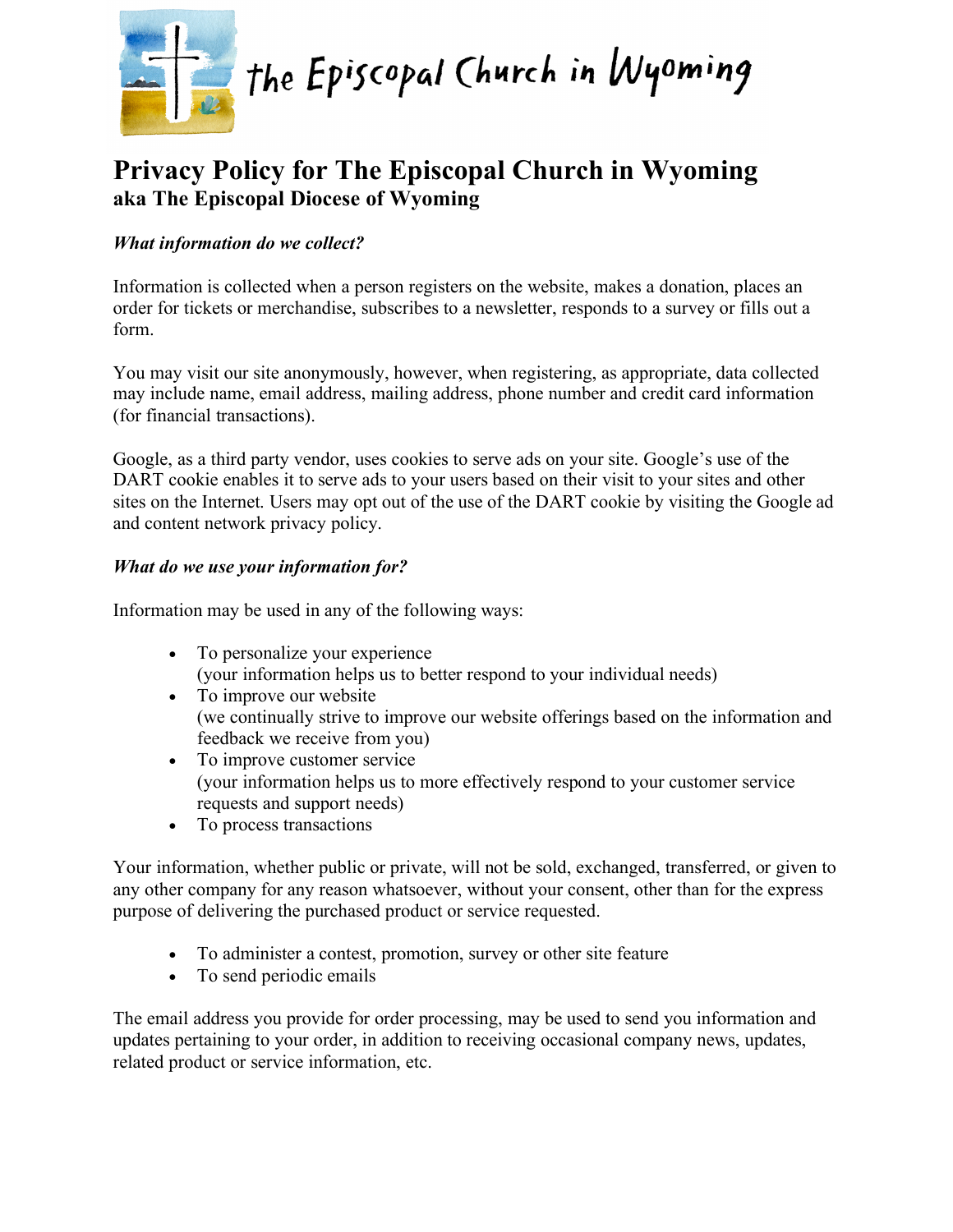#### *How do we protect your information?*

The Episcopal Church in Wyoming uses outside vendors to provide certain services, such as companies that process credit card transactions for The Episcopal Church in Wyoming. These third-party vendors will have access to the information needed to perform their functions, but may not use your information for any other purpose.

#### *Do we disclose any information to outside parties?*

We do not sell, trade, or otherwise transfer to outside parties your personally identifiable information. This does not include trusted third parties who assist us in operating our website, conducting our business, or servicing you, so long as those parties agree to keep this information confidential. We may also release your information when we believe release is appropriate to comply with the law, enforce our site policies, or protect ours or others rights, property, or safety. However, non-personally identifiable visitor information may be provided to other parties for marketing, advertising, or other uses.

#### *Do we use cookies?*

Yes (Cookies are small files that a site or its service provider transfers to your computers hard drive through your Web browser (if you allow) that enables the sites or service providers systems to recognize your browser and capture and remember certain information

We use cookies to help us remember and process the items in your shopping cart, understand and save your preferences for future visits and compile aggregate data about site traffic and site interaction so that we can offer better site experiences and tools in the future. We may contract with third-party service providers to assist us in better understanding our site visitors. These service providers are not permitted to use the information collected on our behalf except to help us conduct and improve our business.

## *Third party links*

Occasionally, at our discretion, we may include or offer third party products or services on our website. These third party sites have separate and independent privacy policies. We therefore have no responsibility or liability for the content and activities of these linked sites. Nonetheless, we seek to protect the integrity of our site and welcome any feedback about these sites.

#### *Children's online privacy protection act compliance*

The Episcopal Church in Wyoming is in compliance with the requirements of COPPA (Children's Online Privacy Protection Act), and does not knowingly collect any information from anyone under 13 years of age. The website, products and services are all directed to people who are at least 13 years old or older.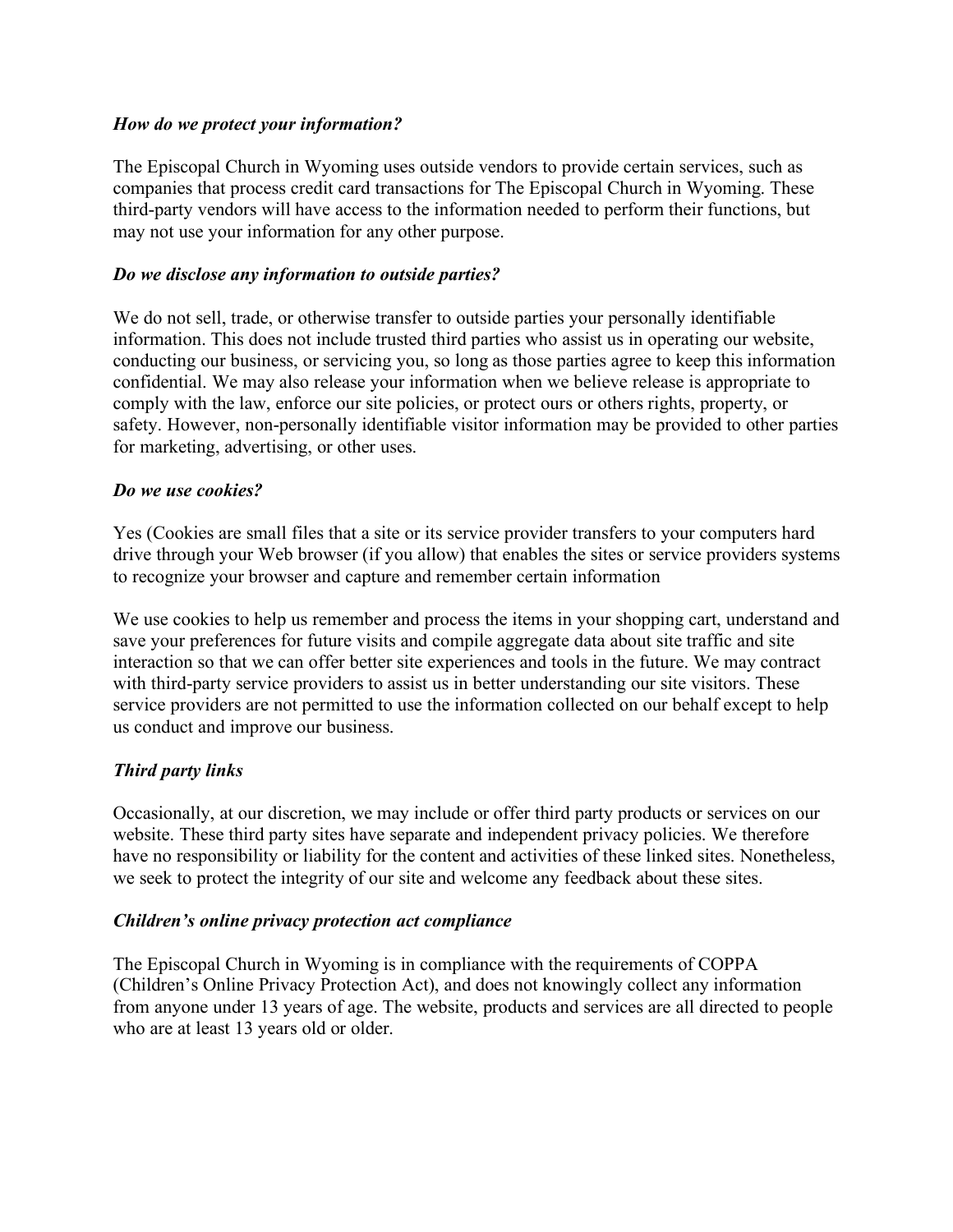## *California Online Privacy Protection Act Compliance*

Because we value your privacy we have taken the necessary precautions to be in compliance with the California Online Privacy Protection Act. We therefore will not distribute your personal information to outside parties without your consent.

As part of the California Online Privacy Protection Act, all users of our site may make any changes to their information at anytime by going to their most recent newsletter and clicking Manage Your Subscription.

## *General Data Protection Regulation Act Compliance (GDPR)*

The Communications Office of The Episcopal Church in Wyoming is the data controller (contact details below). This means it decides how your personal data is processed and for what purposes.

Personal data relates to a living individual who can be identified from that data. Identification can be by the information alone or in conjunction with any other information in the data controller's possession or likely to come into such possession. The processing of personal data is governed by the General Data Protection Regulation (the "GDPR").

Unless subject to an exemption under the GDPR, you have the following rights with respect to your personal data:

- The right to request a copy of your personal data which The Episcopal Church in Wyoming holds about you;
- The right to request that The Episcopal Church in Wyoming corrects any personal data if it is found to be inaccurate or out of date;
- The right to request your personal data is erased where it is no longer necessary for The Episcopal Church in Wyoming to retain such data;
- The right to withdraw your consent to the processing at any time;
- The right to request that the data controller provide the data subject with his/her personal data and where possible, to transmit that data directly to another data controller, (known as the right to data portability), (where applicable) *[Only applies where the processing is based on consent or is necessary for the performance of a contract with the data subject and in either case the data controller processes the data by automated means];*
- The right, where there is a dispute in relation to the accuracy or processing of your personal data, to request a restriction is placed on further processing;
- The right to object to the processing of personal data, (where applicable) *[Only applies where processing is based on legitimate interests (or the performance of a task in the public interest/exercise of official authority); direct marketing and processing for the purposes of scientific/historical research and statistics];*
- The right to lodge a complaint with the Communications Department of The Episcopal Church in Wyoming.